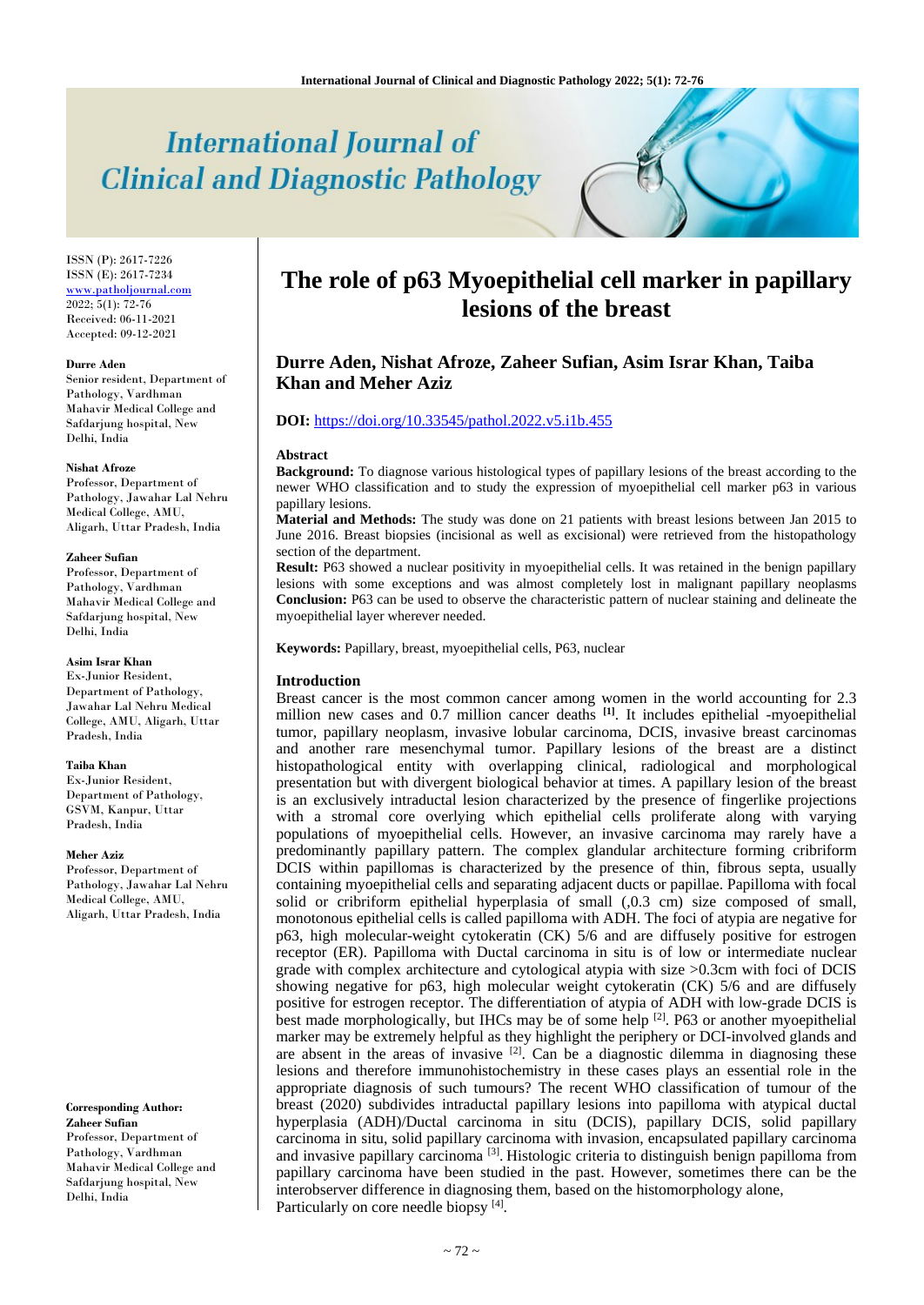Therefore, identification of the myoepithelial cells layer can help in differentiating various benign papillary lesions from the malignant ones like benign papilloma from papillary carcinoma and papilloma with ADH/DCIS from invasive papillary lesion. Tavassoli observed that the presence of a relatively uniform myoepithelial cell layer in the proliferating intraluminal component of the lesion is the most characteristic feature to differentiate a papilloma from an intraductal papillary carcinoma. The absence of the basal myoepithelial cell layer in the papillary Processes leads to a diagnosis of carcinoma [5] . There are several IHC markers for the detection of myoepithelial cells. Smooth muscle actin, smooth muscle myosin heavy chain, calponin, and Caldesmosin are used to highlight myoepithelium [5]. S100 protein and high molecular weight cytokeratins also stain myoepithelial cells, but the staining is not specific and is not optimally sensitive. Mapsin and CD10 are relatively new and promising markers. Calponin shows the affinity for myoepithelial cells, and also for myofibroblast. Similarly, smooth muscle myosin heavy chain markers along with myoepithelial cells, also stain myofibroblasts [7]. The nuclear protein p63 shows specific positivity for myoepithelial cells as it neither stains stromal fibroblasts nor vascular smooth muscle cells nor can be very helpful to reveal invasion, it is easily appreciated, even in cytologic preparations [5, 6]. Cheryl stated that immunohistochemical markers like calponin, smooth muscle myosin heavy chain (SMM-HC) and p63 can help to identify myoepithelium. Calponin is slightly more sensitive than SMM-HC<sup>[4]</sup>. However, both these immunohistochemical markers also stain the smooth muscle cells and myofibroblasts, along with the myoepithelial cell layer, making interpretation difficult in cases where fibroblastic stroma or vessels within the fibrovascular cores are close to the epithelium  $[7, 8]$ . Andrew *et al.* found that benign papillomatous proliferative lesion shows a myoepithelial layer around the edge but not within the papillae <sup>[6]</sup>. Benign papilloma with DCIS shows similar results. They found that p63 was found specifically in myoepithelial cells and concluded that myoepithelial markers may have a significant role in distinguishing in situ from invasive lesions <sup>[6]</sup>. p63, a member of the p53 family, is specific for myoepithelial cells and shows no crossreactivity with myofibroblasts or vascular smooth muscle. Werling *et al.* observed that p63 showed focal positivity of luminal epithelial cells in a few cases [7]. Papillary carcinoma are low-grade malignant tumours, whether they are intraductal or invasive, excision is the treatment of choice. If completely excised, the patients tend to do well and very rarely metastasis have been reported from intraductal carcinomas <sup>[9]</sup>. Because of scanty and inconclusive work so far done on identification of myoepithelial cells in the papillary breast lesions and utility of p63 as a specific marker of the myoepithelial cells, the present study was performed to study the expression of P63 in papillary breast lesions and to evaluate whether loss of P63 expression is specific for the invasive disease. Also, the evaluation of P63 as a marker of myoepithelial cells and the diagnostic significance of p63 was studied.

# **Material and Methods**

This study was performed on 21 patients with breast lesions between Jan 2015 to June 2016. Breast biopsies (incisional as well as excisional) were retrieved from the histopathology sections and histopathological diagnosis was re-assessed in all the cases. Paraffin-embedded 3micron thick tissue sections from study groups were stained for p63 with appropriate positive and negative controls for the  $p63$ Immunohistochemistry marker. Other myoepithelial markers like Cytokeratin 5/6 and Smooth muscle actin and S100 were also used to correlate the histopathological diagnosis, wherever needed. P63 expression was evaluated in 21 cases of papillary breast lesions. The results were evaluated using scores of 0 to +++ where: 0**:** up to 5% myoepithelial cells were immunore active; +**: >**5 and up to 25% myoepithelial cells were immunoreactive;**++:** >25 and up to 90% myoepithelial cells were immunore active; **+++:** >90% myoepithelial cells were immunoreactive. Acini and ducts of normal breast tissue, showed grade 3+ staining, i.e., positivity in greater than 90% of myoepithelial cells

#### **Result**

There were 21 cases of papillary breast lesions. Most of the specimens received were mastectomies. The rest of the cases were core needle biopsies, followed by a lumpectomy and incisional biopsy. For patients in benign neoplasms, the age ranged was from 12 to 70 years with a mean age of 25years**.** The malignant neoplasms affected patients in the age range of 21 to 80 years while maximum cases were between 41 to 50 years, with a mean age of 45 years. The right breast was more commonly involved than the left breast. The most common presenting complaint of the patients was breast lump/ mass. Many of them also presented with nipple discharge, pain in the breast, ulceration or fungating skin overlying the breast. On gross examining the benign lesions, most (65%) cases were 2 to 5 cm in size, grey-white in colour (62%) and firm inconsistency (65.8%). Gross examination of malignant neoplasms revealed most of the cases to be of size 2 to 5 cm (11 cases, 51%) followed closely by the size  $of > 5$  cm (6 cases, 44%). On histopathology, there were a total of 21 cases of papillary lesions, 5 cases of benign intraductal papilloma,2 were papilloma with ADH, 3 were papilloma with DIS, 4 were intraductal papillary ca, 3 were intraductal/intracystic papillary ca with invasion and 4 cases of invasive papillary ca. Intraductal papillomas were tumours with the presence of papillae with proliferating arborescent fibrovascular cores lined by an outer epithelial layer and an inner myoepithelial layer. 5 cases were diagnosed as benign papilloma.4 out of 5 showed +++ staining of myoepithelial lining the papillary projection around fibrovascular core along with circumferential ductal lining. One case showed ++ staining of papillae as well as the lining duct. Two cases of intraductal papilloma with ADH with one showing +++ and the other showing grade  $+$  + staining. Loss of p63 was seen in 0% of cases (figure 1a,b). There were 3 cases of papilloma with DCIS. One showed +++.other ++ and one + focally with weak nuclear p63 positivity with focal gaps. Out of 4 cases of intraductal carcinoma, two showed weak nuclear p63 positivity with focal gaps, with a gap of 2-3 myoepithelial cells and that too only around cystically dilated glands and were graded as  $++$  and no myoepithelial cells were stained in central portions of the gland with papillary growth around the fibrovascular core. 2 out of 4 cases showed even mild staining of  $+$  focally. They were finally diagnosed with intraductal papillary carcinoma. (Figure 2a, b, 3a, b) In comparison, out of three cases of intraductal papillary carcinoma with invasion,2 showed loss of p63 cells throughout the papillary fronds and staining present only in the ductal lining along with  $+$  staining focally along with areas with loss pf p63 staining (0)and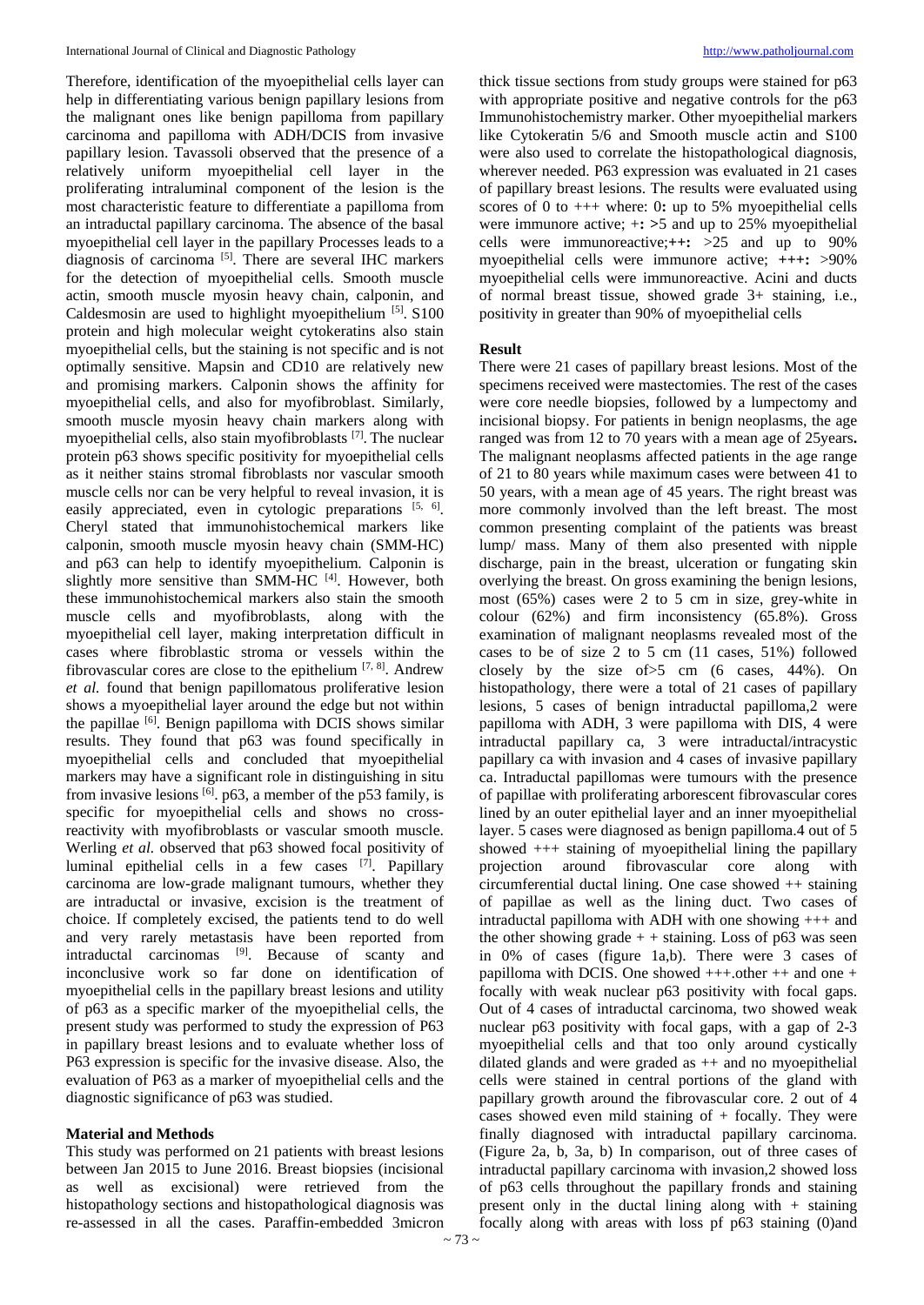were typed as intraductal papillary carcinoma with invasion. 1 out of 3 cases showed a slightly stronger positivity of  $++$ around the ductal lining with no staining of papillary fronds with the focal area showing no staining suggestive of focal invasion. 4 cases showed complete loss of p63 expression in the papillary growth around the fibrovascular core as well as around ductal lining and were diagnosed as invasive papillary carcinoma. (figure 4a,b). Similarly, invasive papillary carcinoma showed negative staining for the p63 immunomarker. The malignant tumours showed a similar staining pattern with almost complete loss of p63 expression in all the cases.



**Fig 1a:** Benign intraductal papilloma, showing a papillary configuration with fibrovascular cores showing a continuous myoepithelial cell layer (H&E; 1000X)



**Fig 1b:** Benign intraductal papilloma- myoepithelial cells in the papillary cores showing immunoreactivity of continuous myoepithelial cell layer with grade  $++$  (p63; 1000X)



**Fig 2a:** Benign intraductal papilloma, solid variant showing papillary fronds lined by monotonous malignant epithelial cells with surrounding thick fibrous capsule. (H&E; 100X)



**Fig 2b:** Benign intraductal papilloma, showing positivity of myoepithelial cells in the papillary fronds as well as in dilated duct with focal gaps with, grade  $++$  positivity (P63; 100X)



**Fig 3a:** Intraductal papillary carcinoma showing papillary fronds with a fibro vascular core lined by ductal cells (H&E,100x)



**Fig 3b:** Intraductal papillary carcinoma showing papillary fronds with a fibro vascular core lined by ductal cells (p63,100x)



**Fig 4a:** Invasive papillary carcinoma showing papillary fronds with a fibro vascular core lined by atypical ductal cells and no evidence of a basal myoepithelial cell (MEC) layer (H&E,100x)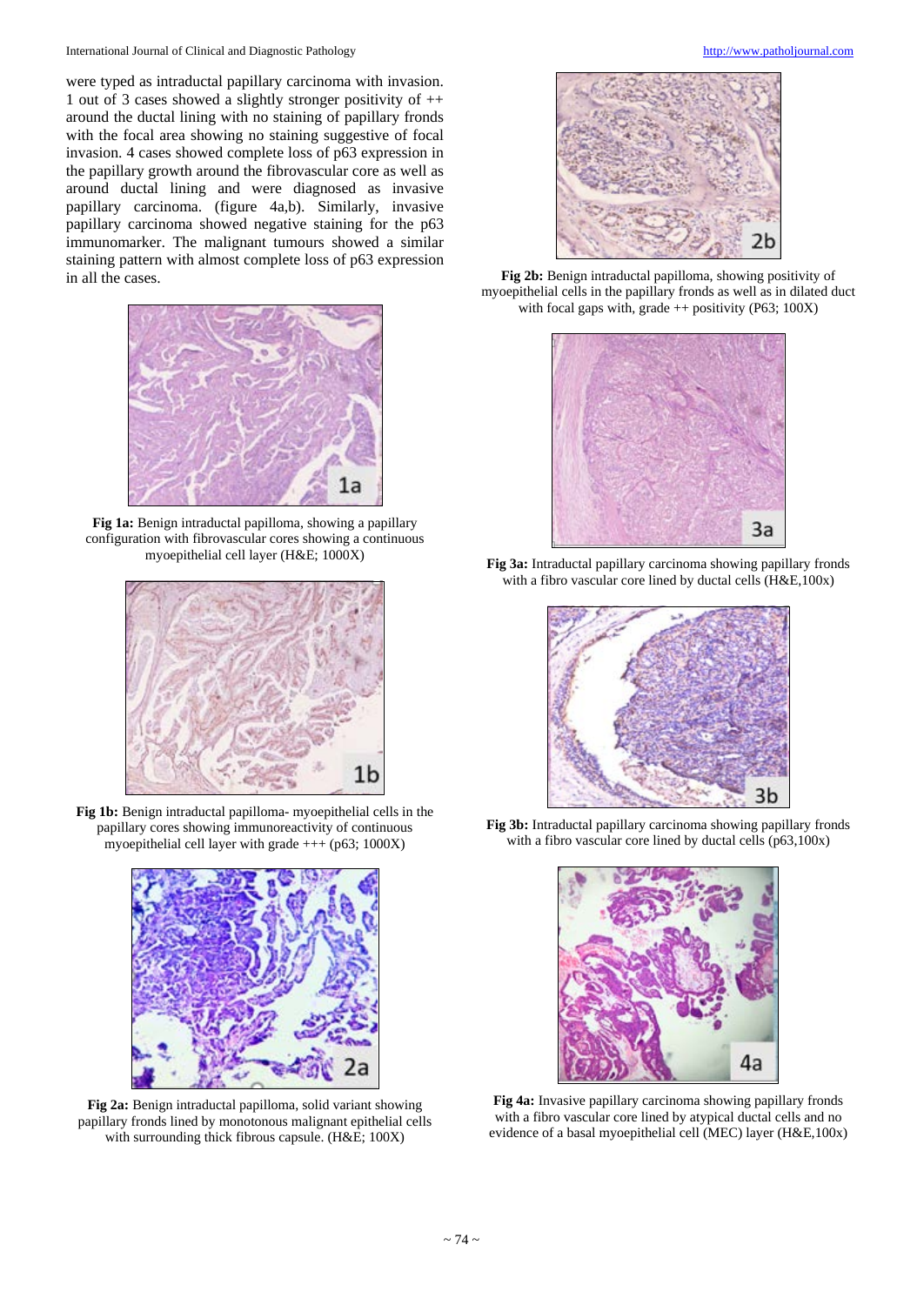

**Fig 4b:** Invasive papillary carcinoma showing papillary fronds with a fibro vascular core lined by ductal cells with no MECs showing p63 nuclear staining (p63,100x)

**Table 1:** Summary of the pattern of expression of p63 in myoepithelial cells and luminal cells with their histopathological diagnosis

| Lesion                                       | No. of<br><b>Cases</b> | P63 positivity in  P63 positivity in<br>Myoepithelial cells Luminal Cells |  |
|----------------------------------------------|------------------------|---------------------------------------------------------------------------|--|
| Papilloma                                    | 5                      | $+++$                                                                     |  |
| Papilloma with<br><b>ADH</b>                 | 2                      | $^{++}$                                                                   |  |
| Papilloma with<br><b>DCIS</b>                | 3                      | $^{++}$                                                                   |  |
| Intraductal<br>Papillary ca                  |                        | $^{+}$                                                                    |  |
| Intraductal<br>papillary ca with<br>invasion | 3                      | $^{+}$                                                                    |  |
| Invasive papillary<br>ca                     |                        |                                                                           |  |
| Total                                        | 21                     |                                                                           |  |

**Table 2:** Comparison of p63 expression in benign and malignant breast lesions

| <b>Staining Intensity of p63</b>          |                        |                |                |                |          |  |  |
|-------------------------------------------|------------------------|----------------|----------------|----------------|----------|--|--|
| <b>Histopathological diagnosis</b>        | No. of<br><b>Cases</b> | 0              | $+$            | $^{++}$        | $^{+++}$ |  |  |
| Papilloma                                 |                        |                |                |                |          |  |  |
| Papilloma with ADH                        | $\mathfrak{D}$         |                |                |                |          |  |  |
| Papilloma with DCIS                       | 3                      |                |                |                |          |  |  |
| Intraductal Papillary ca                  |                        | $\overline{a}$ | $\overline{c}$ | $\overline{c}$ |          |  |  |
| Intraductal papillary ca with<br>invasion | 3                      |                |                |                |          |  |  |
| Invasive papillary ca                     |                        | 4              |                |                |          |  |  |
| Total                                     | 21                     | 4              |                | 6              |          |  |  |
|                                           |                        |                |                |                |          |  |  |

### **Discussion**

The papillary carcinomas are uncommon tumours accounting for 1% to 2% of breast cancers [10

<sup>1</sup>. The status of p63 expression in papillary neoplasm has not been studied much in the past. Cheryl *et al.* observed 25 cases of intraductal papillomas and 18 papillary carcinomas consisting of 4 cases of invasive papillary carcinoma, 5 cases of micropapillary ductal carcinoma in situ (DCIS), 9 cases of intracystic/intraductal papillary carcinoma by calponin, smooth muscle myosin heavy chain (SMM-HC), and p63 immunostains. They found positive staining of myoepithelial cells by p63 in cases of papilloma. They also demonstrated that there was no change in p63 immunostaining in cases of papilloma from other benign lesions with a retained expression of it in all the cases. 9 They found p63 to specifically stain MEC. However, they

observed p63 nuclear staining pattern is too discontinuous to rely on alone. Therefore they recommended the use of at least 2 MEC stains for optimal diagnosis. They also observed that Calponin or SMM-HC along with p63 can be of benefit. We also found in our study that the cases of papilloma showed complete and strong staining around papillary fronds and ducts. The intraductal papillary carcinoma showed weak nuclear positivity with focal gaps in myoepithelial cells when stained by p63 with a grade of + to ++. Only the outer ductal lining was highlighted on staining with p63, with a loss of p63 staining in the central papillary growth around the fibro vascular core. This was in contrast to cases of papilloma, which showed grade ++ to +++ staining in our study. Papillary carcinoma showed complete loss of p63 expression as also explained from another study conducted by Collins *et al.* <sup>[2]</sup>. The difference in the loss of p63 expression between papilloma and papillary carcinoma was also statistically significant. Cheryl *et al.* also found that invasive papillary carcinoma showed large, expansile, papillary proliferations within a desmoplastic stroma. and staining with calponin, SMM-HC, and p63 was completely negative in all 4 of these cases, similar to our study. Naima *et al.* studied 8 cases of intraductal/encapsulated papillary carcinoma<sup>[11]</sup>. The mean age of patients was 66 years, which was slightly higher than ours. Breast lump with tumour size ranged from 1.5 to 5 cm, similar to our study. The microscopic examination showed a well-circumscribed lesion within a duct, having fibrovascular cores lined by tumour cells, surrounded by a thick capsule. Immunohistochemistry for p63, SMA, and CK 5/6 showed the absence of myoepithelial cells. There was a presence of invasive carcinoma seen in 3 (37.5%) and DCIS in 4 (50%) cases <sup>[11]</sup>. Thaer *et al.* studied 22 cases of encapsulated papillary carcinoma. The mean age of patients was found to be 73 years having a mean age of 66 years and the patient presented with a palpable mass, 6 with bloody discharge. Six patients presented with a lump, of which two also had bloody nipple discharge [14]. In another study 25 out of 27 cases of Encapsulated papillary carcinoma cases showed complete absence of p63 immunostaining whereas two showed focal positivity of p63 [12**]** . 4 out of 8 cases had an associated DCIS component and 3 of them also showed an invasive component. Nicole *et al.* found that 6 out of  $27(22%)$  cases had associated invasive carcinoma<sup>[13]</sup>. But Thaer *et al.* showed associated DCIS and invasive carcinoma in more cases, 54.5% and 41% of cases respectively [14] . Grabowski *et al*. studied 917 encapsulated papillary carcinoma cases  $[15]$ . They found 427 (47%) cases of EPC in situ and 490 (53%) cases with associated invasion. The authors also found that the mean survival of patients with pure EPC was better as compared to those with associated invasive carcinoma (85.0% vs 75.0%, P=0.05). Julien et observed 20 cases of intraductal papillary carcinoma(IPC) and IHC markers were used to stain the myoepithelial layer (p63, CD10, and Smooth Muscle Actin), as well as estrogen receptors (ER), progesterone receptors, and HER2 expression, performed and quantified [16]. In 10 cases, an associated unequivocal invasive component was found. In all 20 cases, the myoepithelial layer was absent. 18 were ER-positive, 14 were PR positive and none showed HER 2 neu positivity. Therefore they concluded that in all cases of IPC there were microscopic features of invasive carcinoma despite good clinical prognostic indicators and that precise characterization of tumours requires extensive paraffin sections along with the use of suitable IHCs. The